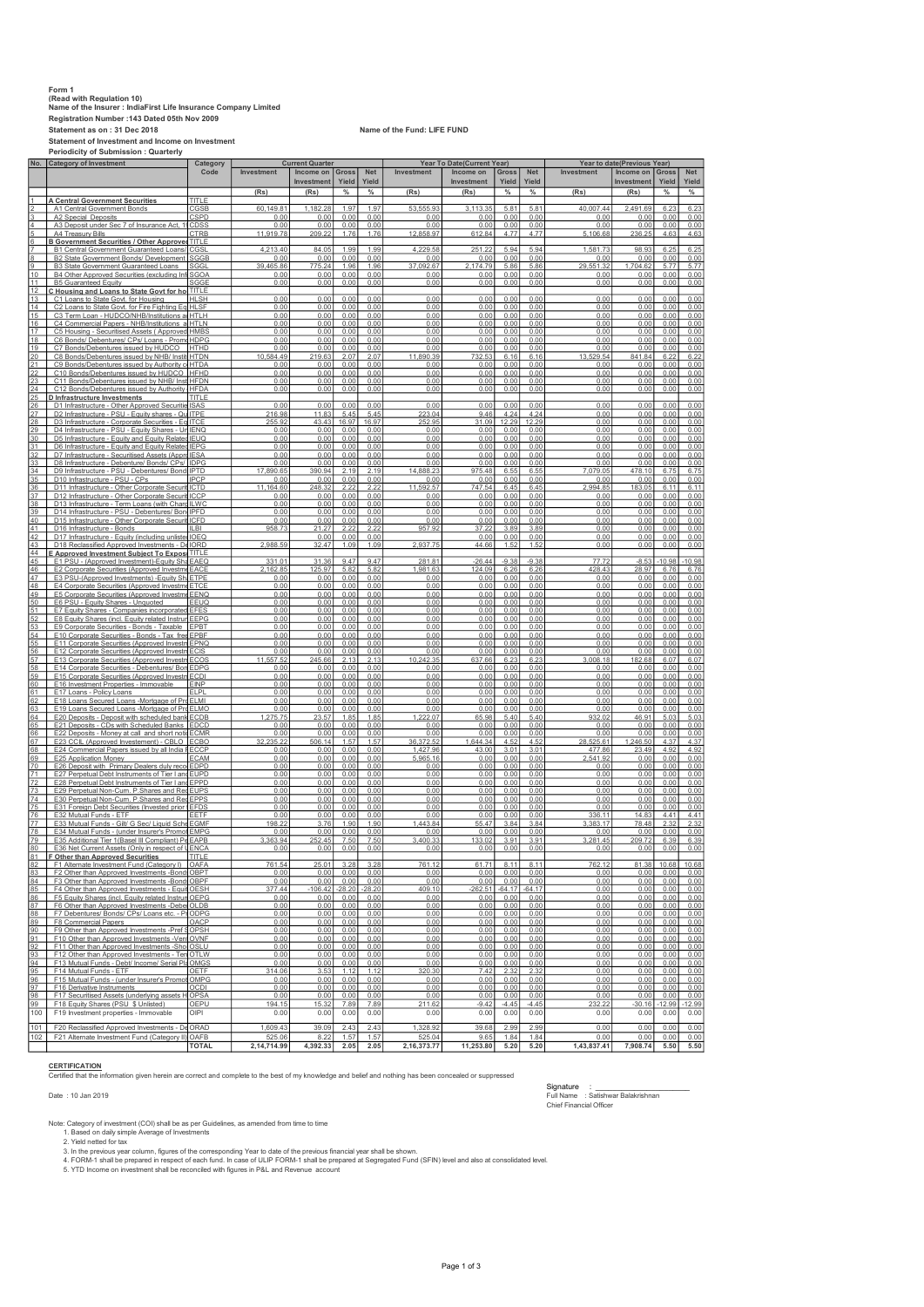## Form 1 (Read with Regulation 10) Name of the Insurer : IndiaFirst Life Insurance Company Limited Registration Number :143 Dated 05th Nov 2009

Statement of Investment and Income on Investment Periodicity of Submission : Quarterly

## Statement as on : 31 Dec 2018 Name of the Fund: PENSION AND GEN ANNUITY BUSINESS

|                 | No. Category of Investment                                                                             | Category                        |                   | <b>Current Quarter</b>  |                       | Year To Date(Current Year) |                        |                         |                |                     | Year to date(Previous Year) |                         |                |                     |
|-----------------|--------------------------------------------------------------------------------------------------------|---------------------------------|-------------------|-------------------------|-----------------------|----------------------------|------------------------|-------------------------|----------------|---------------------|-----------------------------|-------------------------|----------------|---------------------|
|                 |                                                                                                        | Code                            | Investment        | Income on<br>Investment | <b>Gross</b><br>Yield | <b>Net</b><br>Yield        | Investment             | Income on<br>Investment | Gross<br>Yield | <b>Net</b><br>Yield | Investment                  | Income on<br>Investment | Gross<br>Yield | <b>Net</b><br>Yield |
|                 |                                                                                                        |                                 | (Rs)              | (Rs)                    | $\%$                  | $\%$                       | (Rs)                   | (Rs)                    | $\%$           | $\frac{0}{2}$       | (Rs)                        | (Rs)                    | $\%$           | $\frac{9}{6}$       |
|                 | <b>A Central Government Securities</b>                                                                 | TITLE                           |                   |                         |                       |                            |                        |                         |                |                     |                             |                         |                |                     |
|                 | A1 Central Government Bonds                                                                            | <b>CGSB</b>                     | 1.74.019.84       | 3.788.44                | 2.18                  | 2.18                       | 1.55.623.43            | 9.102.21                | 5.85           | 5.85                | 1.50.260.13                 | 11.718.94               | 7.80           | 7.80                |
|                 | A2 Special Deposits<br>A3 Deposit under Sec 7 of Insurance Act, 1                                      | <b>CSPD</b><br>CDSS             | 0.00<br>0.00      | 0.00<br>0.00            | 0.00<br>0.00          | 0.00<br>0.00               | 0.00<br>0.00           | 0.00<br>0.00            | 0.00<br>0.00   | 0.00<br>0.00        | 0.00<br>0.00                | 0.00<br>0.00            | 0.00<br>0.00   | 0.00<br>0.00        |
|                 | A4 Treasury Bills                                                                                      | CTRB                            | 5,210.98          | 54.60                   | 1.05                  | 1.05                       | 19,804.69              | 803.95                  | 4.06           | 4.06                | 9,203.15                    | 333.45                  | 3.62           | 3.62                |
|                 | <b>B Government Securities / Other Approved</b><br><b>B1 Central Government Guaranteed Loans</b>       | <b>TITI F</b><br>CGSI           | 11.386.10         | 220.77                  | 1.94                  | 1.94                       | 11.416.99              | 661.09                  | 5.79           | 5.79                | 29,810.2                    | 2,414.37                | 8.10           | 8.10                |
|                 | B2 State Government Bonds/ Development                                                                 | SGGB                            | 0.00              | 0.00                    | 0.00                  | 0.00                       | 0.00                   | 0.00                    | 0.00           | 0.00                | 0.00                        | 0.00                    | 0.00           | 0.00                |
|                 | B3 State Government Guaranteed Loans                                                                   | SGGI                            | 2,12,237.91       | 6,206.00                | 2.92                  | 2.92                       | 1,46,479.59            | 10,567.63               | 7.21           | 7.21                | 81,943.33                   | 5,785.55                | 7.06           | 7.06                |
| 10 <sup>1</sup> | B4 Other Approved Securities (excluding Inf                                                            | SGOA                            | 0.00              | 0.00                    | 0.00                  | 0.00                       | 0.00                   | 0.00                    | 0.00           | 0.00                | 0.00                        | 0.00                    | 0.00           | 0.00                |
| 11<br>12        | <b>B5 Guaranteed Equity</b><br>C Housing and Loans to State Govt for ho TITLE                          | SGGE                            | 0.00              | 0.00                    | 0.00                  | 0.00                       | 0.00                   | 0.00                    | 0.00           | 0.00                | 0.00                        | 0.00                    | 0.00           | 0.00                |
| 13              | C1 Loans to State Govt. for Housing                                                                    | <b>HLSH</b>                     | 0.00              | 0.00                    | 0.00                  | 0.00                       | 0.00                   | 0.00                    | 0.00           | 0.00                | 0.00                        | 0.00                    | 0.00           | 0.00                |
| 14              | C2 Loans to State Govt. for Fire Fighting Eq                                                           | <b>HLSF</b>                     | 0.00              | 0.00                    | 0.00                  | 0.00                       | 0.00                   | 0.00                    | 0.00           | 0.00                | 0.00                        | 0.00                    | 0.00           | 0.00                |
| 15<br>16        | C3 Term Loan - HUDCO/NHB/Institutions a<br>C4 Commercial Papers - NHB/Institutions a HTLN              | HTLH                            | 0.00<br>0.00      | 0.00<br>0.00            | 0.00<br>0.00          | 0.00<br>0.00               | 0.00<br>0.00           | 0.00<br>0.00            | 0.00<br>0.00   | 0.00<br>0.00        | 0.00<br>0.00                | 0.00<br>0.00            | 0.00<br>0.00   | 0.00<br>0.00        |
| 17              | C5 Housing - Securitised Assets (Approved HMBS                                                         |                                 | 0.00              | 0.00                    | 0.00                  | 0.00                       | 0.00                   | 0.00                    | 0.00           | 0.00                | 0.00                        | 0.00                    | 0.00           | 0.00                |
| 18              | C6 Bonds/ Debentures/ CPs/ Loans - Prome HDPG                                                          |                                 | 0.00              | 0.00                    | 0.00                  | 0.00                       | 0.00                   | 0.00                    | 0.00           | 0.00                | 0.00                        | 0.00                    | 0.00           | 0.00                |
| 19<br>20        | C7 Bonds/Debentures issued by HUDCO<br>C8 Bonds/Debentures issued by NHB/ Instit                       | <b>HTHD</b><br><b>HTDN</b>      | 0.00<br>74,984.16 | 0.00<br>1,547.18        | 0.00<br>2.06          | 0.00<br>2.06               | 0.00<br>79,257.32      | 0.00<br>4,875.29        | 0.00<br>6.15   | 0.00<br>6.15        | 0.00<br>80,668.71           | 0.00<br>5,571.09        | 0.00<br>6.91   | 0.00<br>6.91        |
| 21              | C9 Bonds/Debentures issued by Authority of HTDA                                                        |                                 | 0.00              | 0.00                    | 0.00                  | 0.00                       | 0.00                   | 0.00                    | 0.00           | 0.00                | 0.00                        | 0.00                    | 0.00           | 0.00                |
| $^{22}$         | C10 Bonds/Debentures issued by HUDCO                                                                   | <b>IHFHD</b>                    | 0.00              | 0.00                    | 0.00                  | 0.00                       | 0.00                   | 0.00                    | 0.00           | 0.00                | 0.00                        | 0.00                    | 0.00           | 0.00                |
| 23<br>$^{24}$   | C11 Bonds/Debentures issued by NHB/ Inst<br>C12 Bonds/Debentures issued by Authority                   | <b>HFDN</b><br><b>HFDA</b>      | 0.00<br>0.00      | 0.00<br>0.00            | 0.00<br>0.00          | 0.00<br>0.00               | 0.00<br>0.00           | 0.00<br>0.00            | 0.00<br>0.00   | 0.00<br>0.00        | 0.00<br>0.00                | 0.00<br>0.00            | 0.00<br>0.00   | 0.00<br>0.00        |
| 25              | D Infrastructure Investments                                                                           | TITI F                          |                   |                         |                       |                            |                        |                         |                |                     |                             |                         |                |                     |
| 26              | D1 Infrastructure - Other Approved Securitie ISAS                                                      |                                 | 0.00              | 0.00                    | 0.00                  | 0.00                       | 0.00                   | 0.00                    | 0.00           | 0.00                | 0.00                        | 0.00                    | 0.00           | 0.00                |
| 27<br>28        | D2 Infrastructure - PSU - Equity shares - Qu<br>D3 Infrastructure - Corporate Securities - Eq ITCE     | <b>ITPF</b>                     | 0.00<br>462.78    | 0.00<br>84.48           | 0.00<br>18.26         | 0.00<br>18.26              | 0.00<br>547.72         | 0.00<br>48.82           | 0.00<br>8.91   | 0.00<br>8.91        | 0.00<br>0.00                | 0.00<br>0.00            | 0.00<br>0.00   | 0.00<br>0.00        |
| 29              | D4 Infrastructure - PSU - Equity Shares - Un IENQ                                                      |                                 | 0.00              | 0.00                    | 0.00                  | 0.00                       | 0.00                   | 0.00                    | 0.00           | 0.00                | 0.00                        | 0.00                    | 0.00           | 0.00                |
| 30              | D5 Infrastructure - Equity and Equity Related IEUQ                                                     |                                 | 0.00              | 0.00                    | 0.00                  | 0.00                       | 0.00                   | 0.00                    | 0.00           | 0.00                | 0.00                        | 0.00                    | 0.00           | 0.00                |
| 31<br>32        | D6 Infrastructure - Equity and Equity Related<br>D7 Infrastructure - Securitised Assets (Appro         | <b>IFPG</b><br><b>IESA</b>      | 0.00<br>0.00      | 0.00<br>0.00            | 0.00<br>0.00          | 0.00<br>0.00               | 0.00<br>0.00           | 0.00<br>0.00            | 0.00<br>0.00   | 0.00<br>0.00        | 0.OC<br>0.00                | 0.00<br>0.00            | 0.00<br>0.00   | 0.00<br>0.00        |
| 33 <sub>1</sub> | D8 Infrastructure - Debenture/ Bonds/ CPs/                                                             | <b>IDPG</b>                     | 0.00              | 0.00                    | 0.00                  | 0.00                       | 0.00                   | 0.00                    | 0.00           | 0.00                | 0.00                        | 0.00                    | 0.00           | 0.00                |
| 34              | D9 Infrastructure - PSU - Debentures/ Bond IPTD                                                        |                                 | 1,15,705.72       | 2.257.80                | 1.95                  | 1.95                       | 1,17,181.87            | 6,956.54                | 5.94           | 5.94                | 1,31,844.18                 | 9,282.78                | 7.04           | 7.04                |
| 35              | D10 Infrastructure - PSU - CPs                                                                         | <b>IPCP</b>                     | 0.00              | 0.00                    | 0.00                  | 0.00                       | 991.73                 | 16.75                   | 1.69           | 1.69                | 0.00                        | 0.00                    | 0.00           | 0.00                |
| 36<br>37        | D11 Infrastructure - Other Corporate Securi<br>D12 Infrastructure - Other Corporate Securit            | <b>ICTD</b><br><b>ICCP</b>      | 14.073.21<br>0.00 | 292.69<br>0.00          | 2.08<br>0.00          | 2.08<br>0.00               | 18.500.66<br>0.00      | 1.188.77<br>0.00        | 6.43<br>0.00   | 6.43<br>0.00        | 20.473.32<br>0.00           | 1.518.28<br>0.00        | 7.42<br>0.00   | 7.42<br>0.00        |
| 38              | D13 Infrastructure - Term Loans (with Charg                                                            | <b>ILWC</b>                     | 0.00              | 0.00                    | 0.00                  | 0.00                       | 0.00                   | 0.00                    | 0.00           | 0.00                | 0.00                        | 0.00                    | 0.00           | 0.00                |
| 39              | D14 Infrastructure - PSU - Debentures/ Bon                                                             | <b>IPFD</b>                     | 0.00              | 0.00                    | 0.00                  | 0.00                       | 0.00                   | 0.00                    | 0.00           | 0.00                | 0.00                        | 0.00                    | 0.00           | 0.00                |
| 40<br>41        | D15 Infrastructure - Other Corporate Securi<br>D16 Infrastructure - Bonds                              | ICFD<br><b>ILBI</b>             | 0.00<br>2,486.20  | 0.00<br>48.60           | 0.00<br>1.95          | 0.00<br>1.95               | 0.00<br>2,485.49       | 0.00<br>145.26          | 0.00<br>5.84   | 0.00<br>5.84        | 0.00<br>3,280.87            | 0.00<br>285.28          | 0.00<br>8.70   | 0.00<br>8.70        |
| 42              | D17 Infrastructure - Equity (including unlister                                                        | <b>IOEQ</b>                     | 0.00              | 0.00                    | 0.00                  | 0.00                       | 0.00                   | 0.00                    | 0.00           | 0.00                | 0.00                        | 0.00                    | 0.00           | 0.00                |
| 43              | D18 Reclassified Approved Investments - De IORD                                                        |                                 | 5,034.25          | 64.79                   | 1.29                  | 1.29                       | 5,034.28               | 89.12                   | 1.77           | 1.77                | 0.00                        | 0.00                    | 0.00           | 0.00                |
| 44<br>45        | <u>E Approved Investment Subiect To Exposi</u><br>E1 PSU - (Approved Investment)-Equity Sha            | <b>TITLE</b><br>EAEQ            | 587.08            | 25.91                   | 4.41                  | 4.41                       | 476.97                 | $-102.67$               | $-21.53$       | $-21.53$            | 1,438.23                    | $-68.91$                | $-4.79$        | $-4.79$             |
| 46              | E2 Corporate Securities (Approved Investme                                                             | EACE                            | 3,235.77          | 72.98                   | 2.26                  | 2.26                       | 4,712.02               | 194.70                  | 4.13           | 4.13                | 4,195.59                    | 338.97                  | 8.08           | 8.08                |
| 47              | E3 PSU-(Approved Investments) - Equity Shi ETPE                                                        |                                 | 0.00              | 0.00                    | 0.00                  | 0.00                       | 0.00                   | 0.00                    | 0.00           | 0.00                | 0.00                        | 0.00                    | 0.00           | 0.00                |
| 48<br>49        | E4 Corporate Securities (Approved Investme<br>E5 Corporate Securities (Approved Investme               | ETCE<br>EENQ                    | 0.00<br>0.00      | 0.00<br>0.00            | 0.00<br>0.00          | 0.00<br>0.00               | 0.00<br>0.00           | 0.00<br>0.00            | 0.00<br>0.00   | <u>0.00</u><br>0.00 | 0.00<br>0.00                | 0.00<br>0.00            | 0.00<br>0.00   | 0.00<br>0.00        |
| 50              | E6 PSU - Equity Shares - Unquoted                                                                      | FFUQ                            | 0.00              | 0.00                    | 0.00                  | 0.00                       | 0.00                   | 0.00                    | 0.00           | 0.00                | 0.00                        | 0.00                    | 0.00           | 0.00                |
| 51              | E7 Equity Shares - Companies incorporated                                                              | <b>EFES</b>                     | 0.00              | 0.00                    | 0.00                  | 0.00                       | 0.00                   | 0.00                    | 0.00           | 0.00                | 0.00                        | 0.00                    | 0.00           | 0.00                |
| 52<br>53        | E8 Equity Shares (incl. Equity related Instrun<br>E9 Corporate Securities - Bonds - Taxable            | EEPG<br>EPBT                    | 0.00<br>0.00      | 0.00<br>0.00            | 0.00<br>0.00          | 0.00<br>0.00               | 0.00<br>0.00           | 0.00<br>0.00            | 0.00<br>0.00   | 0.00<br>0.00        | 0.00<br>0.00                | 0.00<br>0.00            | 0.00<br>0.00   | 0.00<br>0.00        |
| 54              | E10 Corporate Securities - Bonds - Tax free                                                            | FPBF                            | 0.00              | 0.00                    | 0.00                  | 0.00                       | 0.00                   | 0.00                    | 0.00           | 0.00                | 0.00                        | 0.00                    | 0.00           | 0.00                |
| 55              | E11 Corporate Securities (Approved Investm                                                             | <b>EPNO</b>                     | 0.00              | 0.00                    | 0.00                  | 0.00                       | 0.00                   | 0.00                    | 0.00           | 0.00                | 0.00                        | 0.00                    | 0.00           | 0.00                |
| 56<br>57        | E12 Corporate Securities (Approved Investm<br>E13 Corporate Securities (Approved Investm               | ECIS<br>ECOS                    | 0.00<br>60,902.37 | 0.00<br>1.247.70        | 0.00<br>2.05          | 0.00<br>2.05               | 0.00<br>74.502.90      | 0.00<br>4.597.98        | 0.00<br>6.17   | 0.00<br>6.17        | 0.00<br>67.526.41           | 0.00<br>4.222.30        | 0.00<br>6.25   | 0.00<br>6.25        |
| 58              | E14 Corporate Securities - Debentures/ Bon                                                             | <b>EDPG</b>                     | 0.00              | 0.00                    | 0.00                  | 0.00                       | 0.00                   | 0.00                    | 0.00           | 0.00                | 0.00                        | 0.00                    | 0.00           | 0.00                |
| 59              | E15 Corporate Securities (Approved Investn                                                             | <b>FCDI</b>                     | 0.00              | 0.00                    | 0.00                  | 0.00                       | 0.00                   | 0.00                    | 0.00           | 0.00                | 0.00                        | 0.00                    | 0.00           | 0.00                |
| 60<br>61        | E16 Investment Properties - Immovable<br>E17 Loans - Policy Loans                                      | <b>EINP</b><br>FI <sub>PI</sub> | 0.00<br>0.00      | 0.00<br>0.00            | 0.00<br>0.00          | 0.00<br>0.00               | 0.00<br>0.00           | 0.00<br>0.00            | 0.00<br>0.00   | 0.00<br>0.00        | 0.00<br>0.00                | 0.00<br>0.00            | 0.00<br>0.00   | 0.00<br>0.00        |
| 62              | E18 Loans Secured Loans -Mortgage of Pr                                                                | <b>ELMI</b>                     | 0.00              | 0.00                    | 0.00                  | 0.00                       | 0.00                   | 0.00                    | 0.00           | 0.00                | 0.00                        | 0.00                    | 0.00           | 0.00                |
| 63              | E19 Loans Secured Loans -Mortgage of Pro                                                               | FI MC                           | 0.00              | 0.00                    | 0.00                  | 0.00                       | 0.00                   | 0.00                    | 0.00           | 0.00                | 0.00                        | 0.00                    | 0.00           | 0.00                |
| 64<br>65        | E20 Deposits - Deposit with scheduled bank<br>E21 Deposits - CDs with Scheduled Banks                  | ECDB<br><b>EDCD</b>             | 5,330.15<br>0.00  | 14.16<br>0.00           | 0.27<br>0.00          | 0.27<br>0.00               | 6,013.69<br>0.00       | 245.36<br>0.00          | 4.08<br>0.00   | 4.08<br>0.00        | 5,435.99<br>0.00            | 305.09<br>0.00          | 5.61<br>0.00   | 5.61<br>0.00        |
| 66              | E22 Deposits - Money at call and short notic                                                           | <b>ECMR</b>                     | 0.00              | 0.00                    | 0.00                  | 0.00                       | 0.00                   | 0.00                    | 0.00           | 0.00                | 0.00                        | 0.00                    | 0.00           | 0.00                |
| 67              | E23 CCIL (Approved Investement) - CBLO ECBO                                                            |                                 | 49,693.68         | 771.18                  | 1.55                  | 1.55                       | 42,486.56              | 1,924.06                | 4.53           | 4.53                | 19,370.23                   | 838.95                  | 4.33           | 4.33                |
| 68<br>69        | E24 Commercial Papers issued by all India FECCP<br>E25 Application Money                               | ECAM                            | 1,495.65<br>0.00  | 9.00<br>0.00            | 0.60<br>0.00          | 0.60<br>0.00               | 11,014.89<br>23.012.77 | 506.94<br>0.00          | 4.60<br>0.00   | 4.60<br>0.00        | 3,546.07<br>17.186.34       | 185.53<br>0.00          | 5.23<br>0.00   | 5.23<br>0.00        |
| 70              | E26 Deposit with Primary Dealers duly reco                                                             | <b>EDPD</b>                     | 0.00              | 0.00                    | 0.00                  | 0.00                       | 0.00                   | 0.00                    | 0.00           | 0.00                | 0.00                        | 0.00                    | 0.00           | 0.00                |
| 71              | E27 Perpetual Debt Instruments of Tier I and                                                           | <b>FUPD</b>                     | 0.00              | 0.00                    | 0.00                  | 0.00                       | 0.00                   | 0.00                    | 0.00           | 0.00                | 0.00                        | 0.00                    | 0.00           | 0.00                |
| 72<br>73        | E28 Perpetual Debt Instruments of Tier I and<br>E29 Perpetual Non-Cum. P.Shares and Re                 | <b>EPPD</b><br><b>EUPS</b>      | 0.00<br>0.00      | 0.00<br>0.00            | 0.00<br>0.00          | 0.00<br>0.00               | 0.00<br>0.00           | 0.00<br>0.00            | 0.00<br>0.00   | 0.00<br>0.00        | 0.00<br>0.00                | 0.00<br>0.00            | 0.00<br>0.00   | 0.00<br>0.00        |
| 74              | E30 Perpetual Non-Cum. P. Shares and Ree                                                               | <b>EPPS</b>                     | 0.00              | 0.00                    | 0.00                  | 0.00                       | 0.00                   | 0.00                    | 0.00           | 0.00                | 0.00                        | 0.00                    | 0.00           | 0.00                |
| 75              | E31 Foreign Debt Securities (Invested prior t                                                          | <b>EFDS</b>                     | 0.00              | 0.00                    | 0.00                  | 0.00                       | 0.00                   | 0.00                    | 0.00           | 0.00                | 0.00                        | 0.00                    | 0.00           | 0.00                |
| 76<br>77        | E32 Mutual Funds - ETF<br>E33 Mutual Funds - Gilt/ G Sec/ Liquid Sche                                  | EETF<br><b>EGMF</b>             | 0.00<br>5,390.39  | 0.00<br>102.27          | 0.00<br>1.90          | 0.00<br>1.90               | 0.00<br>13,302.61      | 0.00<br>693.60          | 0.00<br>5.21   | 0.00<br>5.21        | 0.00<br>11,460.31           | 0.00<br>242.68          | 0.00<br>2.12   | 0.00<br>2.12        |
| 78              | E34 Mutual Funds - (under Insurer's Promot                                                             | EMPG                            | 0.00              | 0.00                    | 0.00                  | 0.00                       | 0.00                   | 0.00                    | 0.00           | 0.00                | 0.00                        | 0.00                    | 0.00           | 0.00                |
| 79              | E35 Additional Tier 1 (Basel III Compliant) Pe EAPB                                                    |                                 | 31,690.60         | 2,369.12                | 7.48                  | 7.48                       | 29.852.07              | 1,248.60                | 4.18           | 4.18                | 27.842.23                   | 1,743.06                | 6.26           | 6.26                |
| 80              | E36 Net Current Assets (Only in respect of UENCA                                                       | TITI I                          | 0.00              | 0.00                    | 0.00                  | 0.00                       | 0.00                   | 0.00                    | 0.00           | 0.00                | 0.00                        | 0.00                    | 0.00           | 0.00                |
| 82              | <b>F Other than Approved Securities</b><br>F1 Alternate Investment Fund (Category I)                   | OAFA                            | 0.00              | 0.00                    | 0.00                  | 0.00                       | 0.00                   | 0.00                    | 0.00           | 0.00                | 0.00                        | 0.00                    | 0.00           | 0.00                |
| 83              | F2 Other than Approved Investments -Bonds                                                              | OBPT                            | 0.00              | 0.00                    | 0.00                  | 0.00                       | 0.00                   | 0.00                    | 0.00           | 0.00                | 0.00                        | 0.00                    | 0.00           | 0.00                |
| 84              | F3 Other than Approved Investments -Bond OBPF                                                          |                                 | 0.00              | 0.00                    | 0.00                  | 0.00                       | 0.00                   | 0.00                    | 0.00           | 0.00                | 0.00                        | 0.00                    | 0.00           | 0.00                |
| 85<br>86        | F4 Other than Approved Investments - Equit OESH<br>F5 Equity Shares (incl. Equity related Instrum OEPG |                                 | 0.00<br>0.00      | 0.00<br>0.00            | 0.00<br>0.00          | 0.00<br>0.00               | 0.00<br>0.00           | 0.00<br>0.00            | 0.00<br>0.00   | 0.00<br>0.00        | 0.00<br>0.00                | 0.00<br>0.00            | 0.00<br>0.00   | 0.00<br>0.00        |
| 87              | F6 Other than Approved Investments -Debe OLDB                                                          |                                 | 0.00              | 0.00                    | 0.00                  | 0.00                       | 0.00                   | 0.00                    | 0.00           | 0.00                | 0.00                        | 0.00                    | 0.00           | 0.00                |
| 88<br>89        | F7 Debentures/ Bonds/ CPs/ Loans etc. - PrODPG<br>F8 Commercial Papers                                 | OACP                            | 0.00<br>5,469.52  | 0.00<br>62.21           | 0.00<br>1.14          | 0.00<br>1.14               | 0.00<br>5,457.07       | 0.00<br>87.09           | 0.00<br>1.60   | 0.00<br>1.60        | 0.00<br>0.00                | 0.00<br>0.00            | 0.00<br>0.00   | 0.00<br>0.00        |
| 90              | F9 Other than Approved Investments -Pref SOPSH                                                         |                                 | 0.00              | 0.00                    | 0.00                  | 0.00                       | 0.00                   | 0.00                    | 0.00           | 0.00                | 0.00                        | 0.00                    | 0.00           | 0.00                |
| 91              | F10 Other than Approved Investments -Ven OVNF                                                          |                                 | 0.00              | 0.00                    | 0.00                  | 0.00                       | 0.00                   | 0.00                    | 0.00           | 0.00                | 0.00                        | 0.00                    | 0.00           | 0.00                |
| 92              | F11 Other than Approved Investments -Shot OSLU                                                         |                                 | 0.00              | 0.00                    | 0.00                  | 0.00                       | 0.00                   | 0.00                    | 0.00           | 0.00                | 0.00                        | 0.00                    | 0.00           | 0.00                |
| 93<br>94        | F12 Other than Approved Investments - Ten OTLW<br>F13 Mutual Funds - Debt/ Income/ Serial Pla          | OMGS                            | 0.00<br>0.00      | 0.00<br>0.00            | 0.00<br>0.00          | 0.00<br>0.00               | 0.00<br>0.00           | 0.00<br>0.00            | 0.00<br>0.00   | 0.00<br>0.00        | 0.00<br>0.00                | 0.00<br>0.00            | 0.00<br>0.00   | 0.00<br>0.00        |
| 95              | F14 Mutual Funds - ETF                                                                                 | OETF                            | 0.00              | 0.00                    | 0.00                  | 0.00                       | 0.00                   | 0.00                    | 0.00           | 0.00                | 0.00                        | 0.00                    | 0.00           | 0.00                |
| 96              | F15 Mutual Funds - (under Insurer's Promot                                                             | OMPG                            | 0.00              | 0.00                    | 0.00                  | 0.00                       | 0.00                   | 0.00                    | 0.00           | 0.00                | 0.00                        | 0.00                    | 0.00           | 0.00                |
| 97<br>98        | F16 Derivative Instruments<br>F17 Securitised Assets (underlying assets H                              | OCDI<br>OPSA                    | 0.00<br>0.00      | 0.00<br>0.00            | 0.00<br>0.00          | 0.00<br>0.00               | 0.00<br>0.00           | 0.00<br>0.00            | 0.00<br>0.00   | 0.00<br>0.00        | 0.00<br>0.00                | 0.00<br>0.00            | 0.00<br>0.00   | 0.00<br>0.00        |
| 99              | F18 Equity Shares (PSU \$ Unlisted)                                                                    | OEPU                            | 0.00              | 0.00                    | 0.00                  | 0.00                       | 0.00                   | 0.00                    | 0.00           | 0.00                | 0.00                        | 0.00                    | 0.00           | 0.00                |
| 100             | F19 Investment properties - Immovable                                                                  | OIPI                            | 0.00              | 0.00                    | 0.00                  | 0.00                       | 0.00                   | 0.00                    | 0.00           | 0.00                | 0.00                        | 0.00                    | 0.00           | 0.00                |
| 101             | F20 Reclassified Approved Investments - De                                                             | ORAD                            | 1.800.08          | $-115.05$               | $-6.39$               | $-6.39$                    | 1,488.95               | $-113.86$               | $-7.65$        | $-7.65$             | 0.00                        | 0.00                    | 0.00           | 0.00                |
| 102             | F21 Alternate Investment Fund (Category II) OAFB                                                       |                                 | 0.00              | 0.00                    | 0.00                  | 0.00                       | 0.00                   | 0.00                    | 0.00           | 0.00                | 0.00                        | 0.00                    | 0.00           | 0.00                |
|                 |                                                                                                        | <b>TOTAL</b>                    | 7,81,196.45       | 19,124.84               | 2.45                  | 2.45                       | 7,69,644.27            | 43,737.20               | 5.68           | 5.68                | 6,65,485.34                 | 44,717.44               | 6.72           | 6.72                |

CERTIFICATION<br>Certified that the information given herein are correct and complete to the best of my knowledge and belief and nothing has been concealed or suppressed

Signature : \_\_\_\_\_\_\_\_\_\_\_\_\_\_\_\_\_\_\_\_\_\_ Date : 10 Jan 2019 Full Name : Satishwar Balakrishnan Chief Financial Officer

Note: Category of investment (COI) shall be as per Guidelines, as amended from time to time<br>1. Based on daily simple Average of Investments<br>2. Yield netted for tax<br>3. In the previous year column, figures of the correspondi